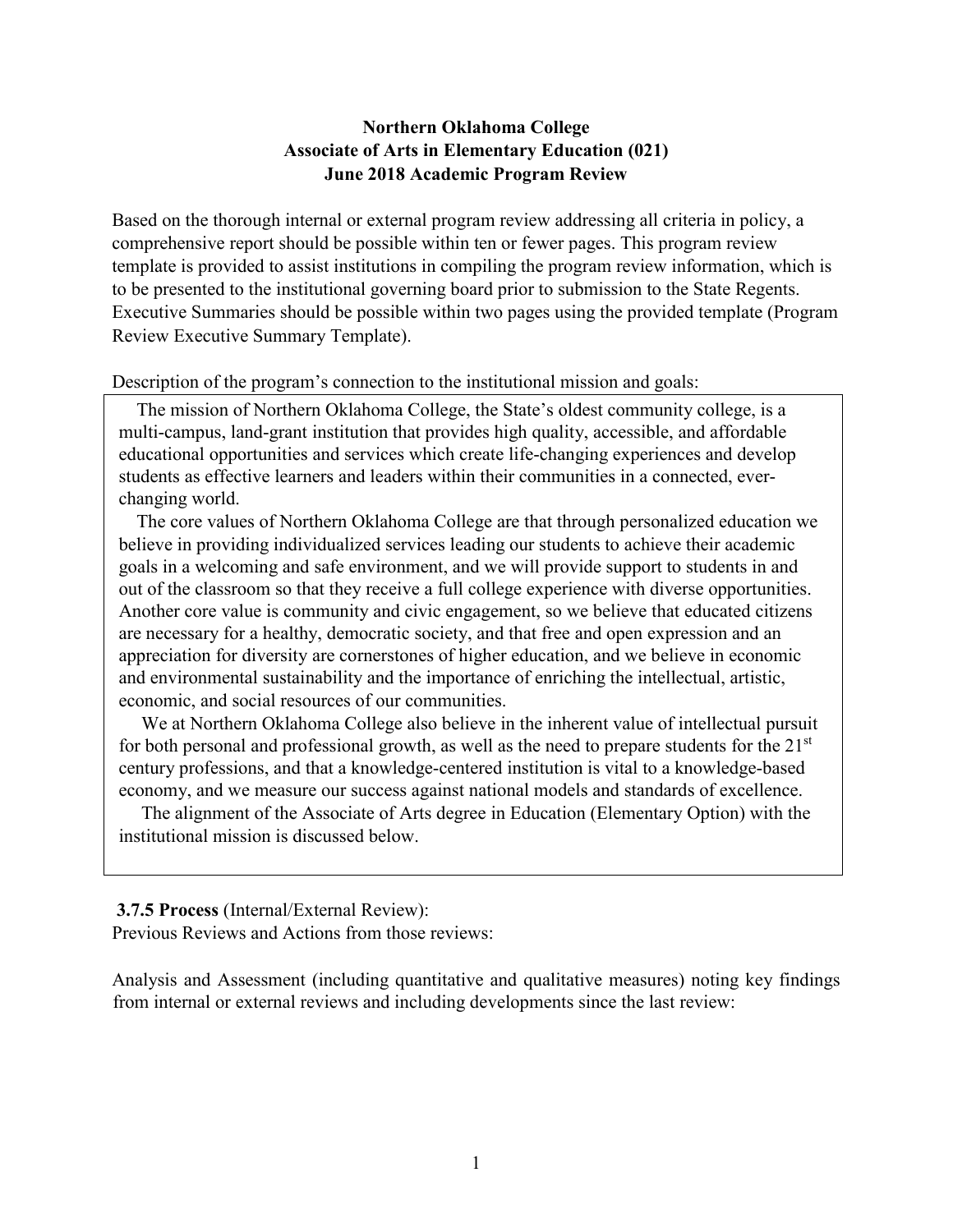For all degree programs, NOC evaluates general education and program learning outcomes each year. Program objectives and outcomes for the A.A. in Education (Elementary Option) are reviewed annually through embedded assessments in program courses. The last full program review for the program occurred in 2013. The 2013 review noted that we do not have faculty designated as "Elementary Education Faculty" as NOC does not offer courses designated with an EDUC prefix. NOC does participate in  $2 + 2$  articulation meetings with partner institutions to ensure students are guided on the best pathway for transfer.

Since the last review, the following changes have been made to improve retention and graduation rates:

• In 2015-2016, all degree programs were reviewed to reduce required hours as close as possible to the 60 hours needed for an associate degree. As a result, the Curriculum Committee voted to remove the requirement for two physical education activity hours that had been required for all NOC degrees but were not transferrable. Health and Wellness and First Aid classes were encouraged as replacements; both of these courses are listed on Elementary Education degree sheets for most partner transfer institutions.

# **A. Centrality of the Program to the Institution's Mission**:

 The Elementary Education degree at Northern Oklahoma College is a transfer degree that prepares students for teacher education programs and gives students the opportunity to have and create life-changing experiences for themselves and the students that they will eventually teach in their communities in a connected, ever changing world.

# **B. Vitality of the Program:**

**B.1**.Program Objectives and Goals:

At the completion of an AA degree in Elementary Education, the graduate will be able to:

- Appraise reading and communications through the use of critical thinking skills.
- Evaluate communication skills that include but are not limited to effective organization of writing, effective sentences in communications, and standard conventions of formal written English usage in the United States.
- Select mathematical critical thinking skills that involve data interpretation and analysis, patterns and problem solving, and applied problems using a combination of mathematical skills.
- Evaluate mathematical computation skills that include solving word problems involving integers, fractions, decimals, and units of measurement; graphing and solving algebraic equations; and problem solving with geometric figures.
- Appraise and analyze major scientific principles, comparing visual and performing from different periods and cultures, critiquing literature from different periods and cultures, and evaluating major historical, political, and social developments that have shaped United States history and culture.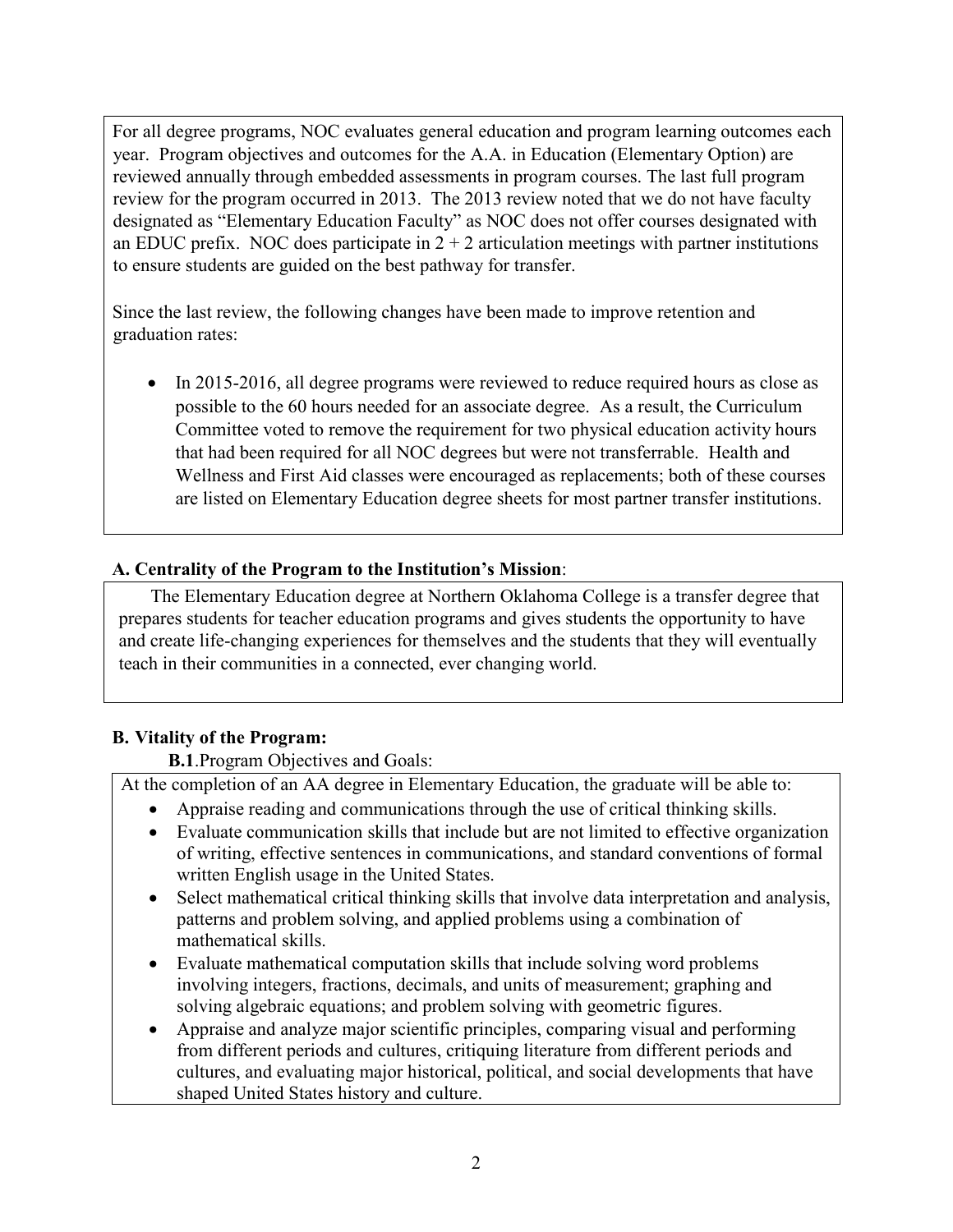• Prepare an organized, developed composition in edited English in response to instructions regarding content, purpose and audience.

**B.2** Quality Indicators (including Higher Learning Commission issues):

- Students are required to have a 2.5 GPA to be admitted into an accredited Education program
- Students' grades in each required and recommended elective will be part of the measurements, as well as demonstrated writing and research ability as shown on papers and projects.
- Each student is required to meet the state required  $4 \times 12$  program (12 hours of Language Arts, 12 hours of Science, 12 hours of Mathematics, and 12 hours of Social Sciences), while maintaining a "C" average.

## **B.3** Minimum Productivity Indicators:

| Time Frame (e.g.: 5 year)   | <b>Head Count/Graduates</b> |           |           |           |           |  |
|-----------------------------|-----------------------------|-----------|-----------|-----------|-----------|--|
| span)                       | 2013-2014                   | 2014-2015 | 2015-2016 | 2016-2017 | 2017-2018 |  |
| <b>Elementary Education</b> | 139/41                      | 155/38    | 172/43    | 170/38    | 137/33    |  |

Note: Numbers include reverse transfer.

**B.4** Other Quantitative Measures:

**a.** Number of courses taught exclusively for the major program for each of the last five years and the size of classes:

There are no classes that are exclusive to Elementary Education; however, students are directed into the general education electives that will best meet the 4 by 12 requirements. Articulation agreements with partner institutions also guide advisement for electives, such as First Aid and Health, Education, and Wellness.

> **b.**Student credit hours by level generated in all major courses that make up the degree program for five years:

While the program courses recommended for the Elementary Education degree program are not exclusive to that degree, three math courses are offered because of the degree and few students take these courses as electives if they are not education majors. Those courses are noted below with credit hour production.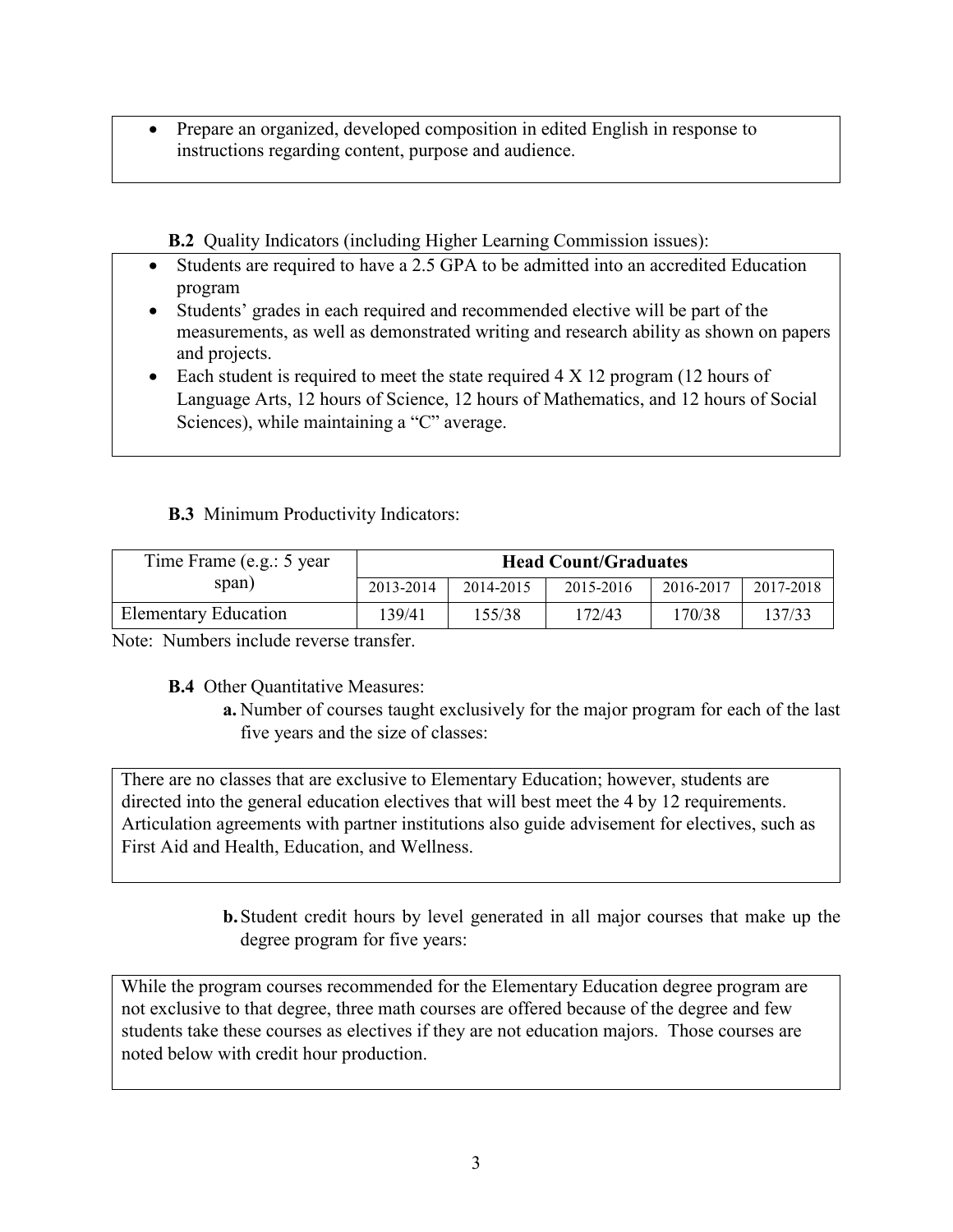| Course           | Course Name                                 | <b>Hours Generated</b> |           |           |           |           |
|------------------|---------------------------------------------|------------------------|-----------|-----------|-----------|-----------|
| Number           |                                             | 2013-2014              | 2014-2015 | 2015-2016 | 2016-2017 | 2017-2018 |
| <b>MATH 1233</b> | Probability & Stat                          | 51                     | 36        | 42        | 18        | 18        |
| <b>MATH 2233</b> | <b>Elementary Math</b><br><b>Structures</b> | 81                     | 39        | 45        | 42        | 48        |
| <b>MATH 2243</b> | Geometric<br><b>Structures</b>              | 78                     | 54        | 54        | 24        | 24        |
| <b>Total</b>     |                                             | 210                    | 129       | 141       | 84        | 90        |

## **c.** Direct instructional costs for the program for the review period:

N/A—all courses offered for the Elementary Education degree also contribute to the general education core for all other degree programs. Courses listed in the 4 X 12 are taught by faculty designated as science, math, English, and social science faculty, and all classes are open to other majors enrolling. Excluding faculty who teach only program courses in other disciplines (e.g. Accounting, Criminal Justice, Digital Media, Nursing), NOC has 79 full-time faculty who teach some general education coursework. The average salary for these faculty members is \$48,702. With fringe benefits added (at approximately \$21,916) and an expected teaching load of 30 credit hours per year, each 3 credit hour course costs \$7,062 to offer.

> **d.**The number of credits and credit hours generated in the program that support the general education component and other major programs including certificates:

All 48 hours in the 4 X 12 program are all part of the general education component.

|  |  |                                            | <b>e.</b> A roster of faculty members, faculty credentials and faculty credential |  |  |
|--|--|--------------------------------------------|-----------------------------------------------------------------------------------|--|--|
|  |  |                                            | institution(s). Also include the number of full time equivalent faculty in the    |  |  |
|  |  | specialized courses within the curriculum: |                                                                                   |  |  |

| <b>Faculty</b>                                                                                                                                                                                                                                                                   | Credential                                                                                                  | <b>Institution that granted degree</b> |
|----------------------------------------------------------------------------------------------------------------------------------------------------------------------------------------------------------------------------------------------------------------------------------|-------------------------------------------------------------------------------------------------------------|----------------------------------------|
| Coursework for the elementary   Of the 79 fte faculty who<br>education degree is supported teach in the 7 divisions<br>in 7 of the 8 academic divisions $\vert$<br>courses serve<br>these<br>as<br><b>as</b><br>general education electives as degrees and a minimum of<br>well. | supporting general<br>education, all have master's<br>18 graduate credit hours in<br>their teaching fields. |                                        |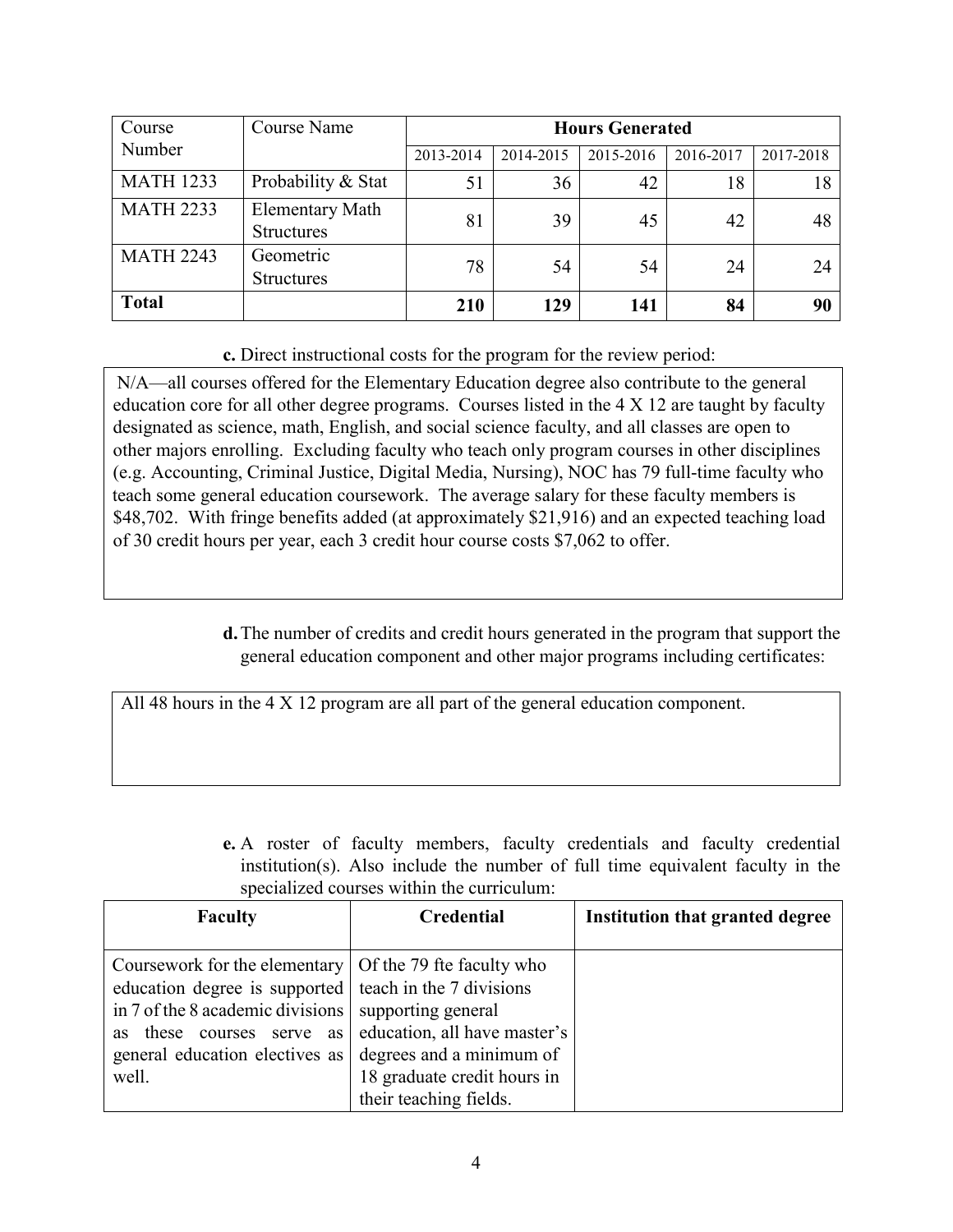**f.** If available, information about employment or advanced studies of graduates of the program over the past five years:

Not available

### **g.** If available, information about the success of students from this program who have transferred to another institution:

While NOC has requested transfer data from partner institutions, we have been unable to get this information broken out by major. Our MOU with OSU has yielded the most data, including reports that NOC students graduate at a significantly higher rate than other transfer students (e.g. 72.7% vs. 57.8% in the 2010-2011 cohort).

**B.5** Duplication and Demand:

In cases where program titles imply duplication, programs should be carefully compared to determine the extent of the duplication and the extent to which that duplication is unnecessary. An assessment of the demand for a program takes into account the aspirations and expectations of students, faculty, administration, and the various publics served by the program. Demand reflects the desire of people for what the program has to offer and the needs of individuals and society to be served by the program.

**B.5.** Duplication and Demand Issues:

*Address Duplication:* 

NOC serves regions in the areas of Garfield, Kay, and Payne counties. In our partnership with Oklahoma State University, our targeted mission is to serve those students inadmissible to Oklahoma State, avoiding duplication of efforts.

*Address Demand:*

Elementary education is one of the top 4 enrolled majors at NOC.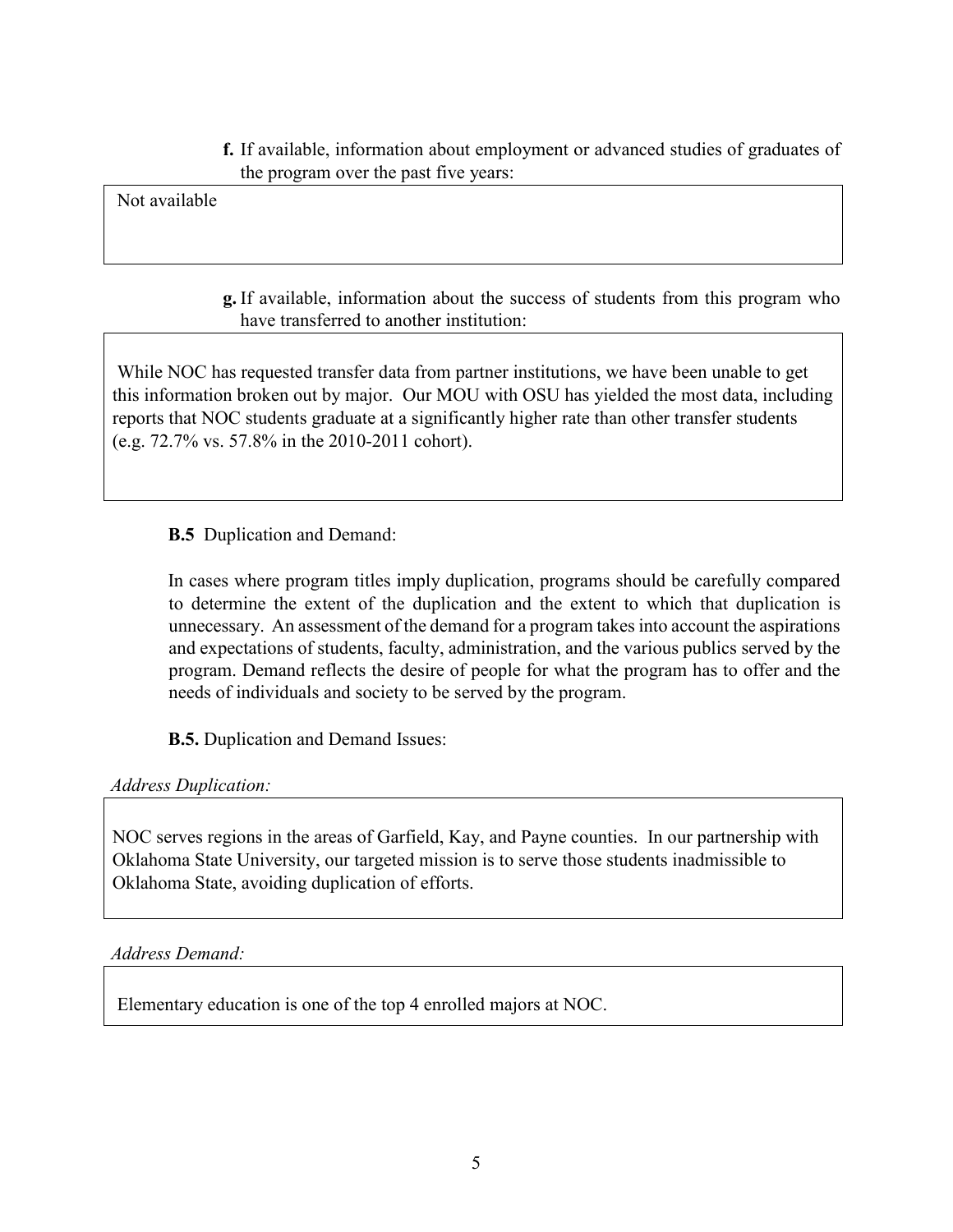**B.5.a.** Detail demand from students, taking into account the profiles of applicants, enrollment, completion data, and occupational data:

According to the Oklahoma Employment Security Commission website on labor market and occupational trends, the ten-year outlook for elementary education teachers reflects a 7.4% increase with 1,280 projected openings.

**B.5.b.** Detail demand for students produced by the program, taking into account employer demands, demands for skills of graduates, and job placement data:

Labor market information supports that there will be a growing need for education majors, particularly if Oklahoma continues to be outpaced by other states on starting salaries. With a bachelor's degree, an elementary education instructor can anticipate an average salary of \$38,420.

> **B.5.c.** Detail demand for services or intellectual property of the program, including demands in the form of grants, contracts, or consulting:

N/A

**B.5.d.** Detail indirect demands in the form of faculty and student contributions to the cultural life and well-being of the community:

As educators prepare all students for the workforce, the benefit of well-prepared education majors is immeasurable. An educated workforce also contributes to drawing new businesses to a community.

> **B.5.e.** The process of program review should address meeting demands for the program through alternative forms of delivery. Detail how the program has met these demands:

All courses for the elementary education degree can be taken through interactive television and/or distance education to ensure access at all NOC locations. The math education courses are not currently offered online; however, all other required general education courses are, and if students complete their general education math requirement, they can opt to take the other math education courses at the bachelor-granting institution to complete an elementary ed. associate degree entirely online.